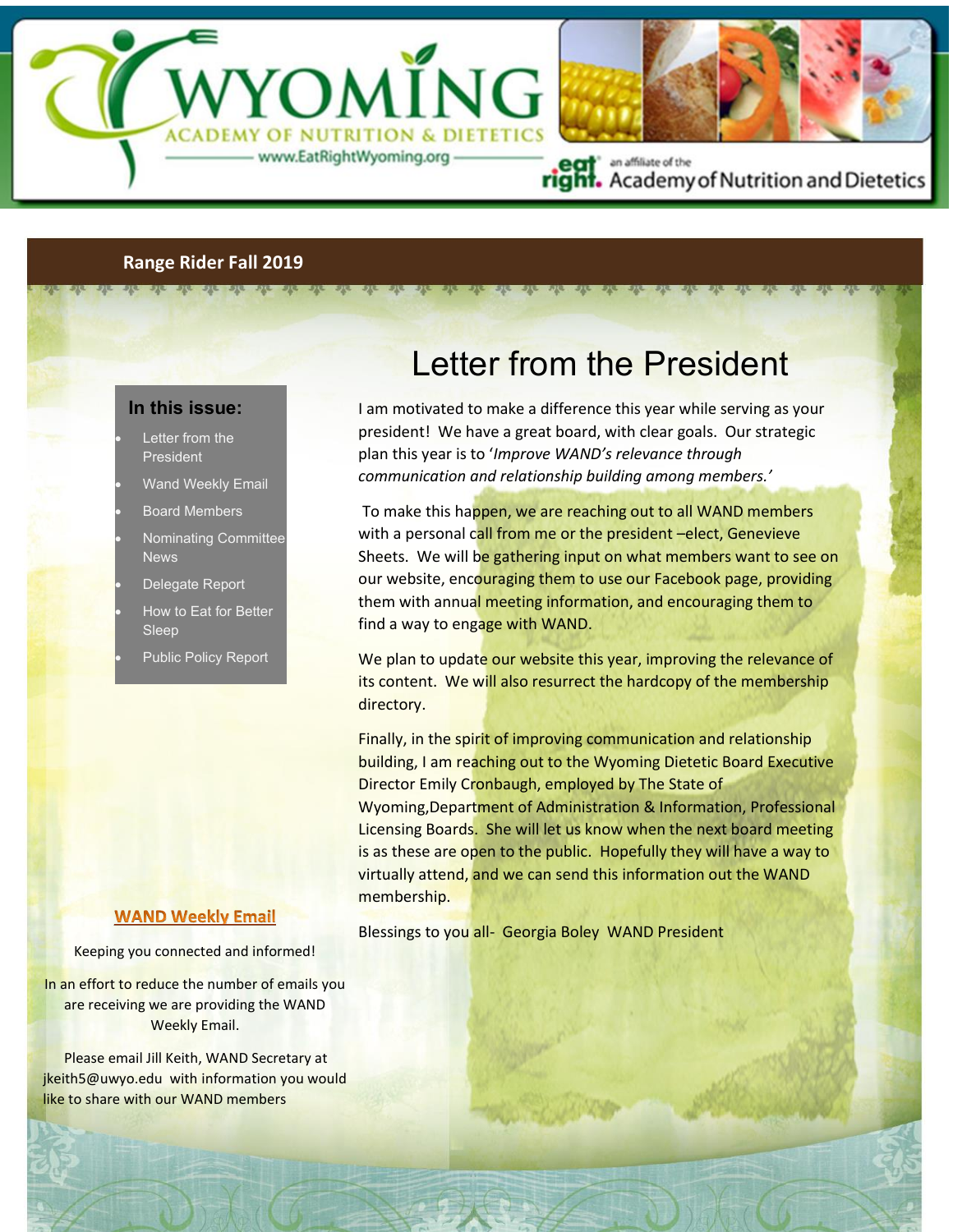## **Wyoming Academy of Nutrition and Dietetics (WAND)** 2019-20 Board of Directors

 $J\mathbb{R}$ 

26 26 26 26 2

| <b>President:</b>                                               | Georgia Boley               |
|-----------------------------------------------------------------|-----------------------------|
| <b>President-Elect:</b>                                         | <b>Genevieve Sheets</b>     |
| <b>Past President:</b>                                          | Camden Robbins              |
| Secretary:                                                      | Jill Keith                  |
| <b>Treasurer:</b>                                               | Kristin McTigue / Erin Kyle |
| <b>Treasurer-Elect:</b>                                         | Annie Weiz                  |
| Delegate:                                                       | <b>Judy Barbe</b>           |
| Nominating Committee: Cheryl Gray, Candace Garner, Megan Sexton |                             |
| <b>Council on Professional Issues: Megan McGuffy-Skinner</b>    |                             |
| <b>WAND Committee Chairs</b>                                    |                             |
| <b>Public Relations:</b>                                        | <b>Holly Michaels</b>       |

<u>Me de de de de de de de de de de vis</u>

**New Membership: OPEN**

**Membership:** Karla Case

**State Professional Recruitment Coordinator (SPRC):** Kristin McTigue

**Public Policy Amanda Kuck** 

**State Policy Codi Thompson** 

**MNT Reimbursement: Heidi Gillette** 

**Consumer Protection Coordinator:** Codi Thompson

**AND/WAND Fundraising: OPEN**

**Awards and Honors:** Liz Fabrizio

**Website/Newsletter:** Cheryl Gray

**SDA Liason** Molly Troutman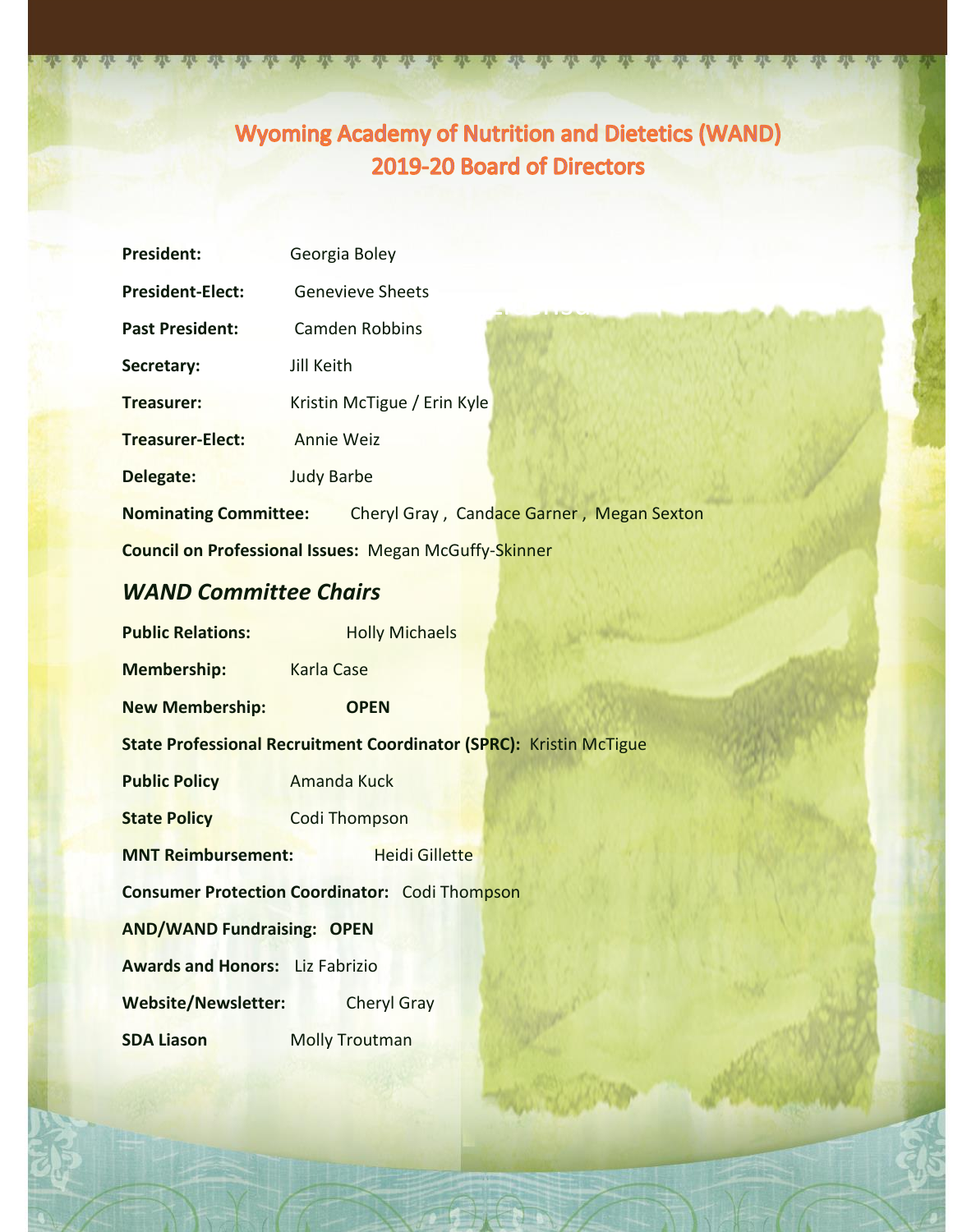### <u>ut ut ut ut ut ut ut ut ut ut ut</u> ut Nominating Committee News!

"The Nominating Committee is seeking nominations for the 2020-2021 WAND Board of Directors. The following positions will be up for election:

• President-Elect

• Nominating Committee (1 member)

Please consider nominating a college WAND member who might be interested in becoming involved in our organization in a leadership capacity or let us know if you are interested in either of the two positions that are available. President Elect is a 3 year commitment (serves as President-Elect, President and Past President) while the Nominating Committee position is a 2 year commitment. The Nominating Committee is made up of 3 elected members. For this ballot, we have one position to fill.

Nominations can be forwarded to Cheryl Gray at [\(cheryl22gray@gmail.com\)](mailto:cheryl22gray@gmail.com), Megan Sexton ([meganmsexton@gmail.com](mailto:meganmsexton@gmail.com)) or Candace Garner ([candace.garner@scsd2.com](mailto:candace.garner@scsd2.com)).

Please review the WAND job descriptions on the WAND Website at [www.eatrightwyoming.org](http://www.eatrightwyoming.org/) member section.

Nominations must be submitted by early January.

# **Delegate Report**

What Does the House of Delegates Do for You? The Academy House of Delegates (HOD) is like the Congress of Dietetics. There are more than 100 delegates from affiliates and DPGs. There are also representatives who serve as the voice for students and members under age 30. Delegates work—in collaboration with members—to identify and address professional issues and trends; to deliberate policies and standards for education, research, and practice; and to advocate on behalf of the Academy and our profession.

This October, the HOD will discuss the role of **Big Data** and **Total Diet Approach.** 

In the past year the HOD met 3 times, once face-to-face at FNCE, and twice in a virtual format to discuss two major areas.

**1. Design an engaged HOD to best support and advance the Academy's Strategic Plan**

Delegates addressed the Mega Issue question: *Going into the Second Century, how do we design an engaged HOD to best support and advance the Academy's Strategic Plan?* 

*Continued on page 6*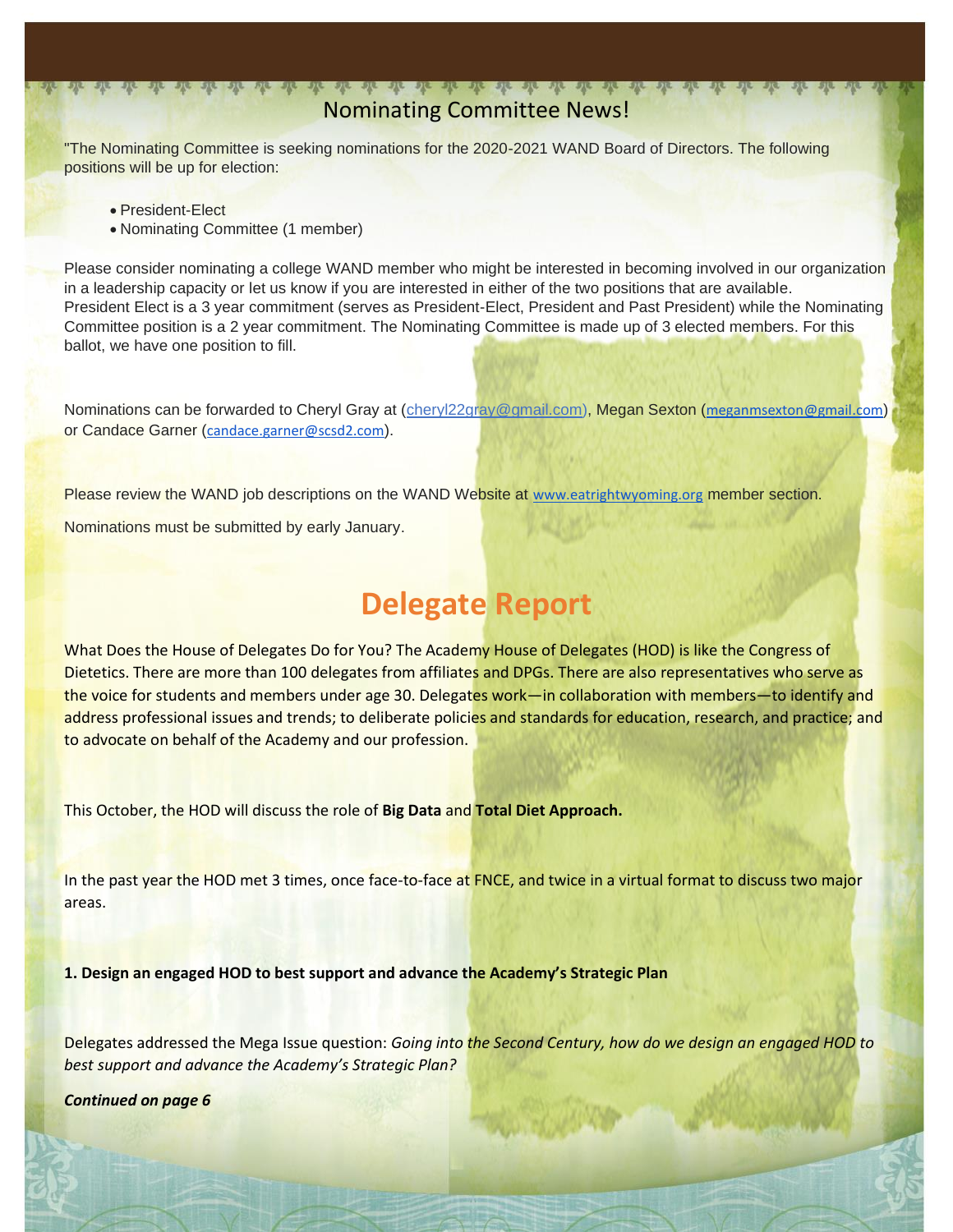### **HOW TO EAT FOR BETTER SLEEP**

<u>the the the the the the the vie</u>

2<del>2 232 232 232</del>

Eating habits play a major role in our sleep pattern. Not only the timing and amount of food, but also the types of foods that we eat can make an impact. Though there is still a need for more research on the connections between nutrition and sleep, there are some nutrition tips that are fundamental to better 777's:

- Watch your waistline- Obesity is directly related to poorer quality of sleep. One of the reasons for this is obesity increases risk of sleep apnea (when breathing starts and stops during sleep).
- Eat complex carbs- Higher fiber (the most complex carbohydrate form) diets may help sleep. This is likely related to fiber's role slowing absorption of nutrients, creating less risk of peaks and valleys of nutrient levels such as glucose (blood sugar) and therefore having less peaks and valleys in hormones that respond to nutrients such as ghrelin and leptin. Less drastic swings in hormones likely will translate to better sleep.
- Limit alcohol and caffeine Both of these impact our circadian system, which is the way our body regulates a sleep-wake cycle in 24 hours. Significant caffeine intake (> 3 cups coffee daily) may negatively impact sleep, especially if you drink it later in the day. Similarly, while alcohol consumption before sleep makes it easier to fall asleep quickly, alcohol alters sleep in a way that causes poor-quality, disrupted ZZZ's.
- Try melatonin enhancing foods Melatonin is a non-protein hormone made by the pineal gland in the brain, derived from serotonin which is synthesized from the protein tryptophan. Because melatonin is a non-protein hormone, it can be digested and absorbed without breaking down from enzyme action in the gut. As a supplement, it may help you recover a good sleep rhythm such as after jet lag. There are foods that significantly contribute to the natural production of melatonin. These include foods rich in tryptophan, such as seeds and nuts, beef, pork, lamb, chicken, turkey, and beans. It also includes serotonin rich foods such as kiwi- in fact a small but significant study (found on pubmed at [https://www.ncbi.nlm.nih.gov/pubmed/21669584\)](https://www.ncbi.nlm.nih.gov/pubmed/21669584) showed having 2 kiwi 1 hour prior to bed significantly improved sleep. It should be noted these subjects did not eat anything else within the 2 hour window prior to bed.
- Lower your inflammation load- An overactive inflammatory response- often measured by the blood test C-Reactive Protein, is correlated to poorer sleep quality. Lowering stress and increasing antioxidant powerhouses (like cherry juice and blueberries) in the diet may help sleep quality.
- Don't eat too much later in the day- This is especially true for those with heartburn issues. The most common time we suffer from gastroesophageal reflux is at night when we lay down and no longer have gravity working for us. If you go to bed with a full stomach, you are much more likely to suffer from silent or active reflux of stomach juices back up into the esophagus, and this will disturb sleep. Another reason to not eat later in the day is to help your body have a regular 'fasting' window to re-boot the immune system and repair tissue. If you are able to give your body a 10-12 hour fast every 24 hours, it will likely improve your overall health and sleep rhythm.

*Written by Georgia Boley MS,RD,CFSP.* For more nutritional tips, feel free to call The Hub on Smith and ask for Georgia the dietitian, or visit her website at www.tailorednutritionllc.com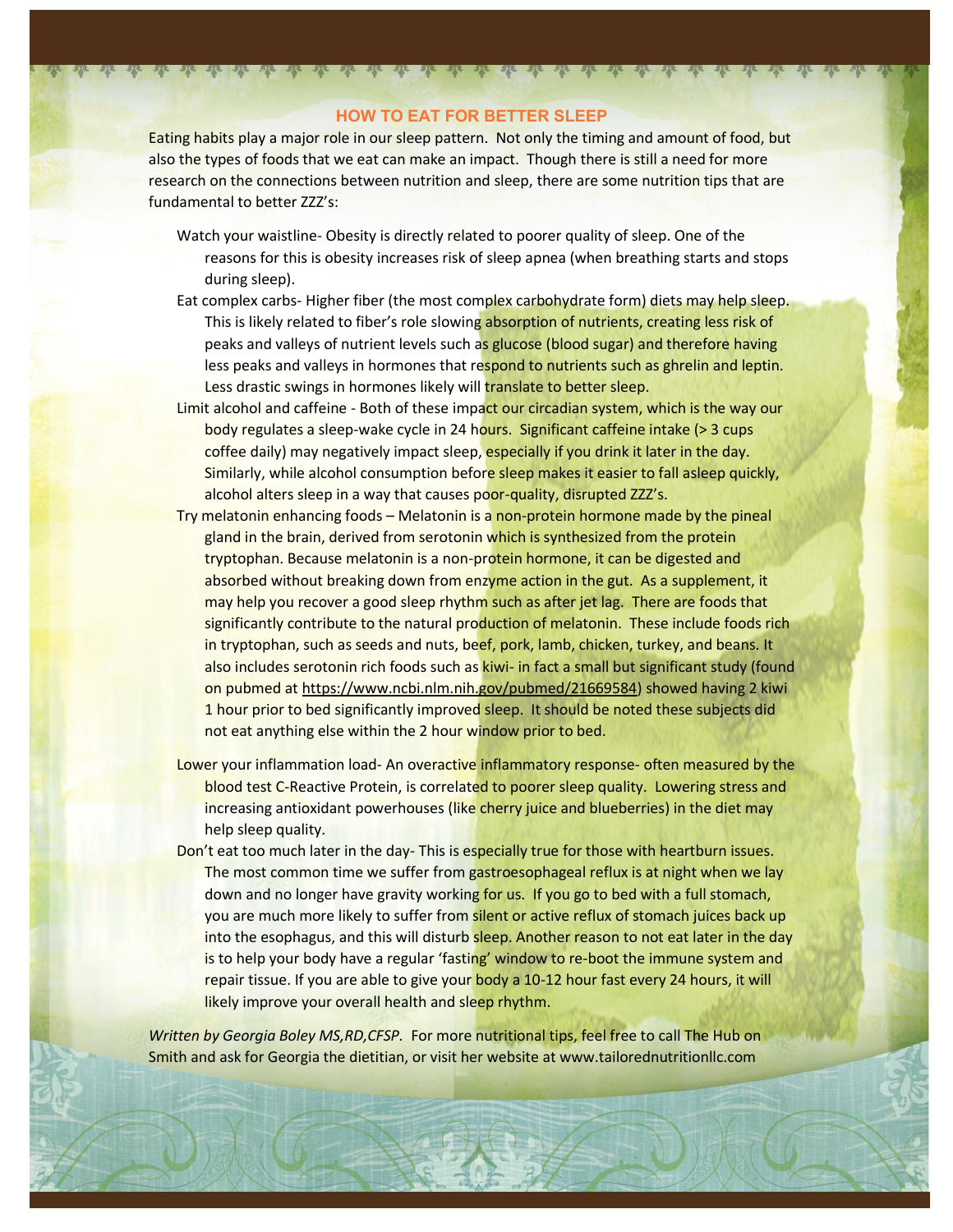# **GET INVOLVED!!**

<u>r ate ate</u> ate

We would love for our members to get involved. Please contact anyone from the WAND Board if you would like to get involved with WAND!

> Looking for the next Website Manager/Range Rider Editor.

If you are interested please email Cheryl at [cheryl22gray@gmail.com](mailto:cheryl22gray@gmail.com) 

for more information.

## **FACEBOOK GROUP!**

Check out Facebook page at [https://www.facebook.com/groups/1591448041](https://www.facebook.com/groups/159144804177819) [77819](https://www.facebook.com/groups/159144804177819) We would love to get updates from our Members!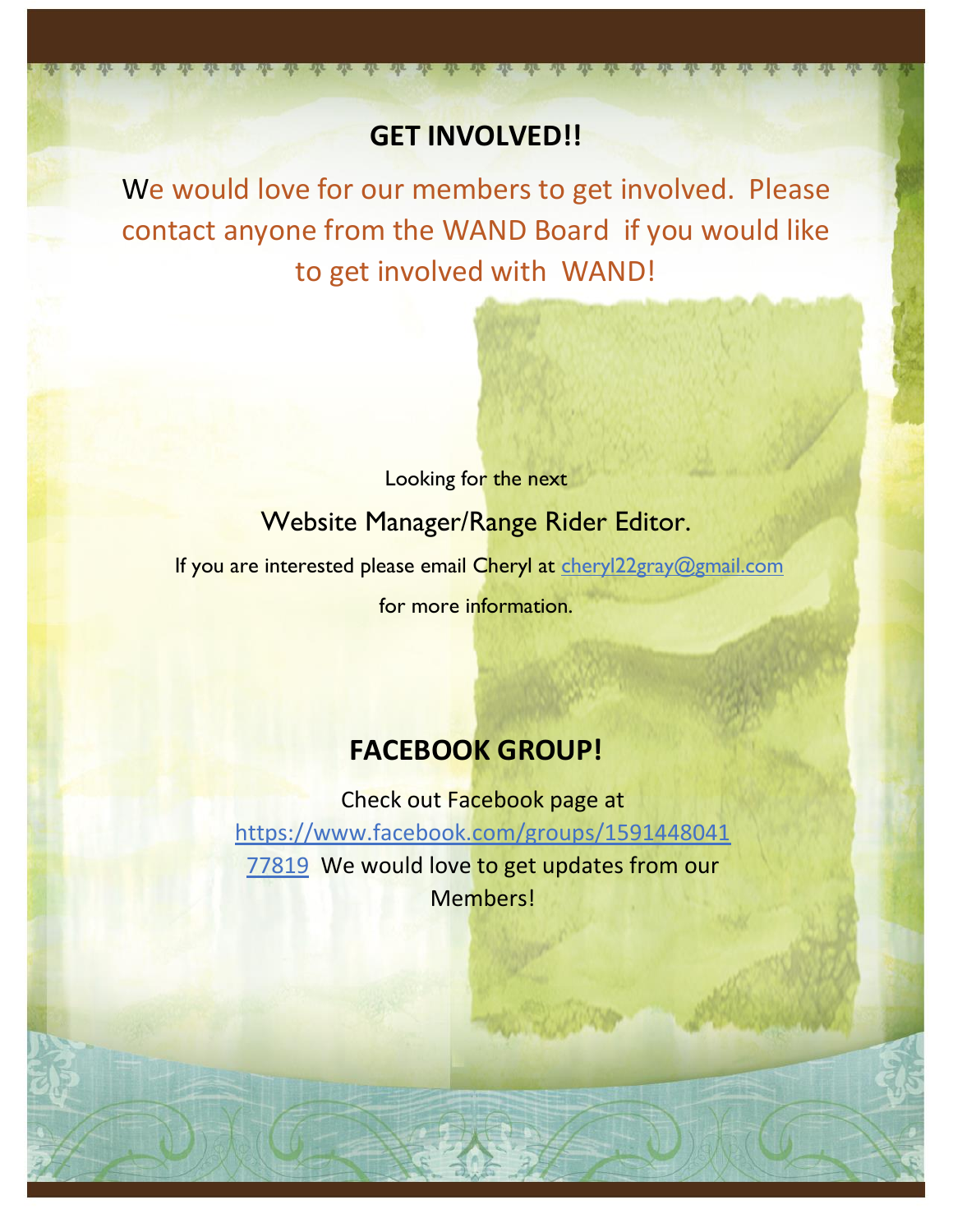#### *Delegate Report, continued*

Three motions were approved

- a. Implement new processes for conducting business, in alignment with those outlined in the HOD Evolution Designers Report, as feasible based on available and evolving resources and tools.
- b. Establish maximum term limits that include a required break before serving again as a Delegate with the implementation of a "hardship exemption" policy and procedure to address exceptions to the term limit rules.
- c. Continue to build a diverse slate of qualified candidates for Delegate positions in their respective ballots, In 2022, the HOD evaluate the impact of the Academy's Diversity Strategic Plans new business processes implemented in the HOD, and enforcement of Delegate term limits on both the diversity of the HOD membership and the inclusion of diverse perspectives to determine the need to reexamine whether or not changes in the composition of the HOD are needed for it to best perform its role.

### **2. Sustainable Food Supply**

The spring 2019 HOD meeting focused on Food Systems and Sustainability: Shaping Dietary Guidance. Based on the dialogue, a series of guiding principles were identified to help nutrition and dietetics practitioners and students advance competencies in food and nutrition education, research, and practice to address changing food drivers and shape consumer food choices. The highlights are:

- a. **Delegates** communicate calls to action, updates and current and future resources on shaping dietary guidance in food systems and sustainability to their constituents.
- b. **Nutrition and dietetics practitioners** must support evidence-based practice when providing dietary guidance around sustainable food systems with clients including best practices when there is insufficient evidence.
- c. **The Academy's Strategic Communications Team** will work with HOD subject matter experts and those from the 2018 Agriculture, Sustainability and Health Round Table and Forum to enhance, maintain, and promote an online resource hub for food systems and sustainability for both health professionals and consumers (considering the needs of all socioeconomic demographics).

### **Conclusion**

The Academy regularly seeks input from members and then shares Wyoming responses (anonymously with me) to inform the discussion at the meeting. So I can represent YOU—the positive, negative and new – not just the majority opinion or my opinion. So, I appreciate when you take the surveys.

Respectfully submitted

Judy Barbe